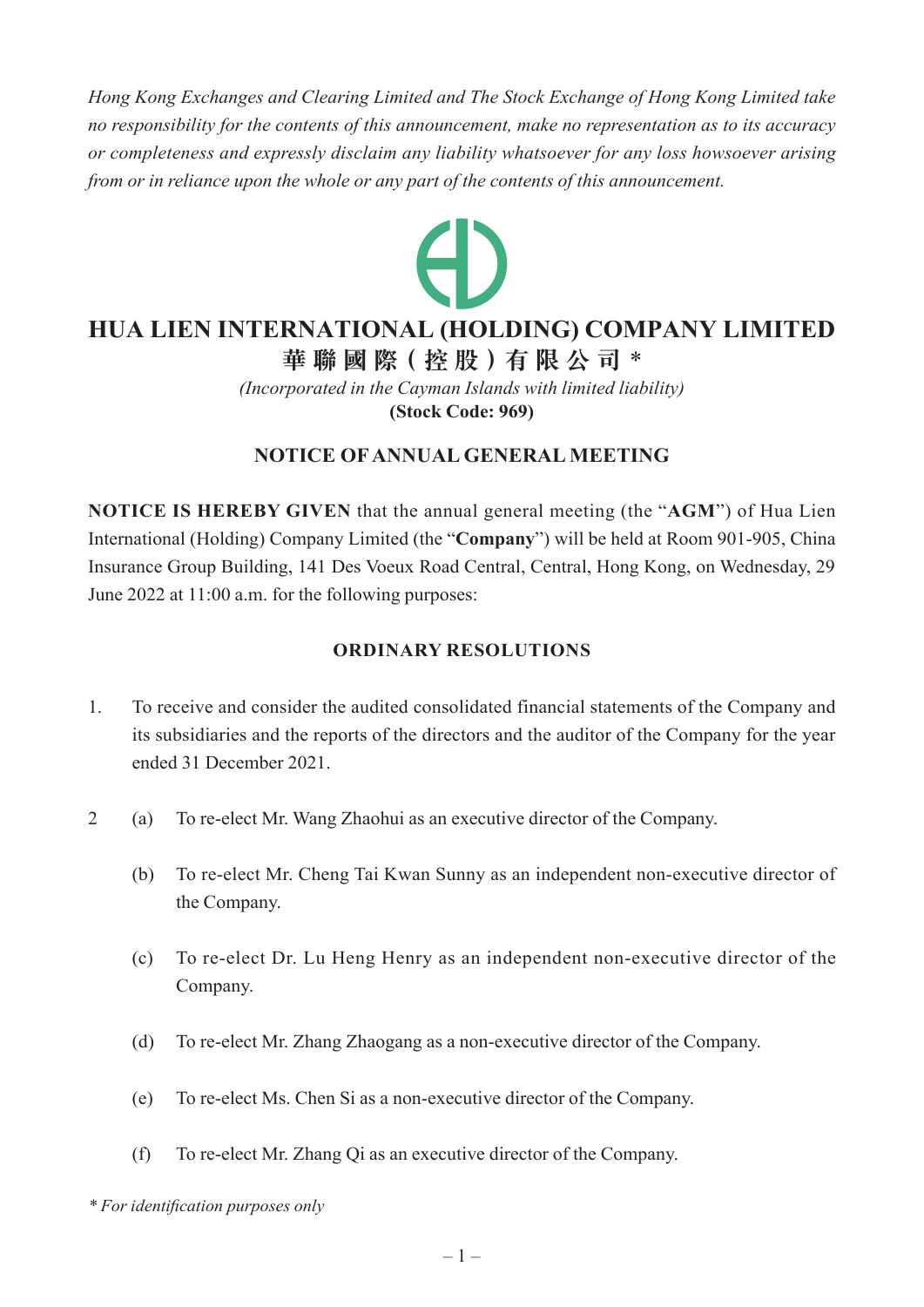- (g) To authorise the board of directors of the Company to fix the remuneration of the directors of the Company.
- 3. To re-appoint BDO Limited as the auditor of the Company to hold office until the conclusion of the next annual general meeting of the shareholders of the Company, and to authorise the directors of the Company to fix its remuneration.

As special business, to consider, and if thought fit, pass the following resolutions as ordinary resolutions:

#### 4. "**THAT**

- (a) subject to paragraph (c) below, the exercise by the directors of the Company during the Relevant Period (as hereinafter defined) of all the powers of the Company to allot, issue and deal with additional shares in the capital of the Company and to make or grant offers, agreements and options which might require the exercise of such power be and is hereby generally and unconditionally approved;
- (b) the approval in paragraph (a) above shall authorize the directors of the Company during the Relevant Period to make or grant offers, agreements and options which might require the exercise of such power after the end of the Relevant Period;
- (c) the total number of shares of the Company allotted or agreed conditionally or unconditionally to be allotted (whether pursuant to an option or otherwise) by the directors of the Company pursuant to the approval in paragraph (a) above, otherwise than pursuant to (i) a Rights Issue (as hereinafter defined) or (ii) the exercise of the subscription or conversion rights attaching to any warrants, convertible notes or other securities issued by the Company which are convertible into shares of the Company or (iii) any share option scheme or similar arrangement for the time being adopted for grant or issue to the eligible participants of the shares or rights to acquire shares in the capital of the Company or (iv) an issue of shares as scrip dividends pursuant to the memorandum and articles of association of the Company from time to time, shall not exceed 20% of the total number of the shares of the Company in issue as at the date of this resolution and the said approval shall be limited accordingly; and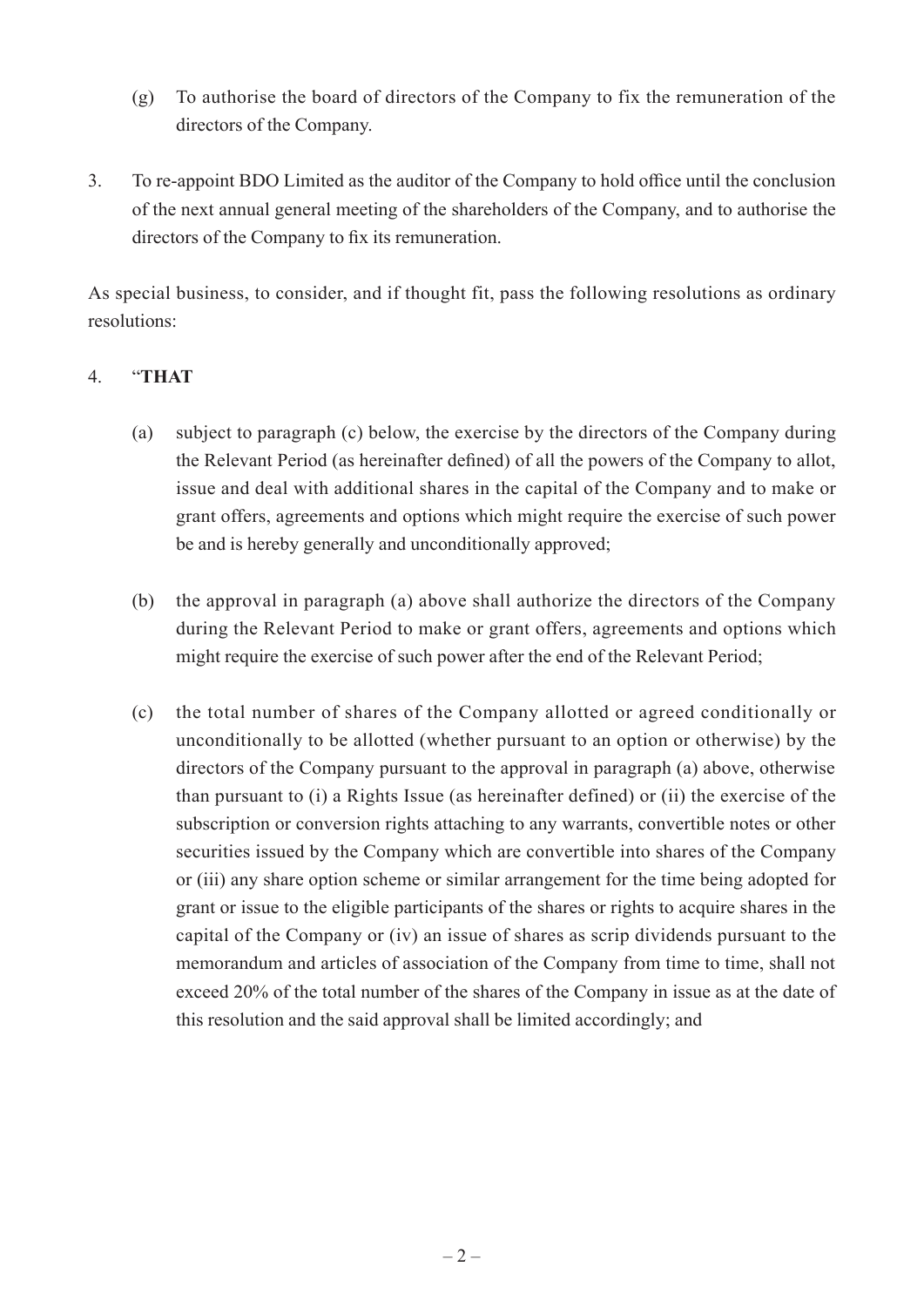(d) for the purposes of this resolution:—

"Relevant Period" means the period from the passing of this resolution until whichever is the earliest of:—

- (i) the conclusion of the next annual general meeting of the Company;
- (ii) the expiration of the period within which the next annual general meeting of the Company is required by the memorandum and articles of association of the Company or any applicable law of the Cayman Islands to be held; and
- (iii) the revocation or variation of this resolution by an ordinary resolution of the shareholders of the Company at general meeting.

"Rights Issue" means an offer of shares open for a period fixed by the directors of the Company to holders of shares on the register on a fixed record date in proportion to their then holdings of such shares (subject to such exclusion or other arrangements as the directors of the Company may deem necessary or expedient in relation to fractional entitlements or having regard to any restrictions or obligations under the law of, or the requirements of any recognized regulatory body or any stock exchange in any territory applicable to the Company)."

#### 5. "**THAT**

- (a) the exercise by the directors of the Company during the Relevant Period (as hereinafter defined) of all powers of the Company to purchase its own shares, subject to and in accordance with all applicable laws, be and is hereby generally and unconditionally approved;
- (b) the total number of shares of the Company purchased by the Company pursuant to the approval in paragraph (a) above during the Relevant Period shall not exceed 10% of the total number of shares of the Company in issue as at the date of this resolution and the said approval be limited accordingly; and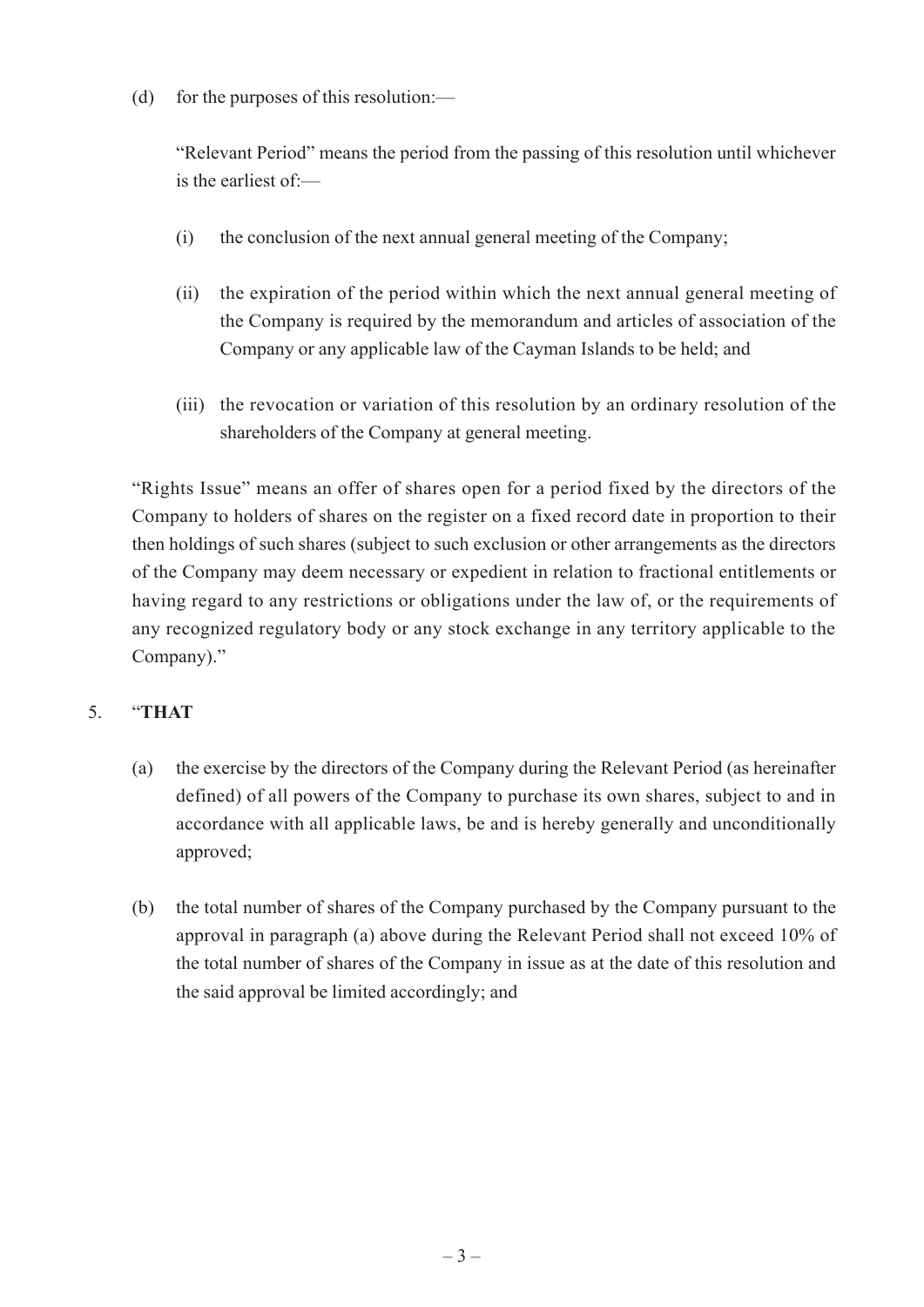(c) for the purposes of this resolution:—

"Relevant Period" means the period from the passing of this resolution until whichever is the earliest of:—

- (i) the conclusion of the next annual general meeting of the Company;
- (ii) the expiration of the period within which the next annual general meeting of the Company is required by the memorandum and articles of association of the Company or any applicable law of the Cayman Islands to be held; and
- (iii) the revocation or variation of this resolution by an ordinary resolution of the shareholders of the Company at general meeting."

### 6. "**THAT**

conditional upon resolution nos. 4 and 5 above being passed, the total number of shares of the Company which are repurchased by the Company under the authority granted to the Directors as mentioned in resolution no. 5 above shall be added to the total number of shares that may be allotted or agreed conditionally or unconditionally to be allotted by the directors of the Company pursuant to resolution no. 4 above."

> For and on behalf of the Board of **Hua Lien International (Holding) Company Limited Zhang Zhaogang** *Chairman*

Hong Kong, 30 May 2022

*Principal Place of Business in Hong Kong: Registered Office:* Room 1701, 17/F., World-wide House, P.O. Box 309 19 Des Voeux Road Central, and Ugland House Central, South Church Street Hong Kong George Town

Grand Cayman Cayman Islands British West Indies